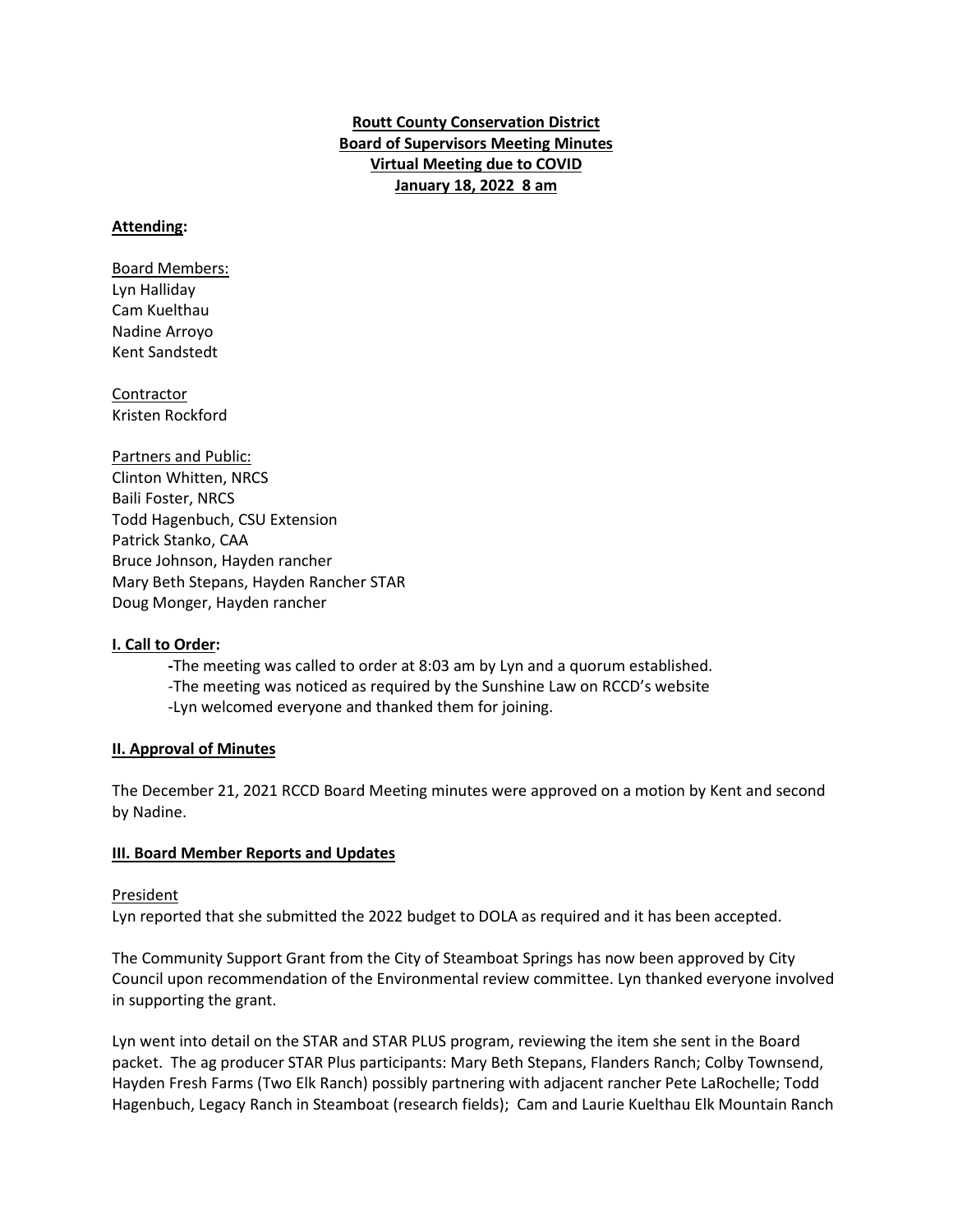in North Routt; and Caitlin Kryder, Last Chance Ranch (Good Hope Cattle) in South Routt. There will be a training on Monday, Jan. 24<sup>th</sup> and Lyn, Board members, NRCS, Todd and Kristen will attend. Ryan Taylor, the STAR coordinator with CDA joined the meeting and answered questions on reimbursement. He indicated that for year 1 participating producers will receive \$1,000 to \$5,000 each depending on acreage and matching contribution, and years 2 and 3 are currently set at \$3,000/yr but subject to increase if grants are approved.

On a motion by Nadine and second by Cam with unanimous support, Lyn was authorized to sign the Colorado Department of Agriculture STAR participation contract.

Patrick announced the upcoming CAA meetings around the County in February and he indicated he could pass out a brochure on STAR. Lyn to develop and send.

## Treasurer

Cam reported on the latest financials. He hopes to receive an end of year financial statement from Doris by next meeting.

## Kent

Kent reported on meetings he attended including CAA which is updating their strategic plan and has awarded \$10,000 of micro loans; Wildfire Council which is working on HOA awareness among other things; and the County Weed Advisory Board which will be offering training in March. Baili reported there will be an annual fire mitigation conference last week in April/first week in May.

## **IV. Business**

1. Annual Meeting (March 3, 2022) Update and Planning Discussion

A steering committee was formed and met on 1/12 to work on details. A first draft of proceedings was included in the Board packet and was reviewed by the Board. A lengthy discussion ensued.

2. Decision on e-Commerce and Donate Button components of website

After doing additional research Kristen made recommendations for vendors and process for both the donation button on the RCCD website and the weed sprayer rental. She illustrated how the rental page would look after getting input from Jeremy. The Board approved her recommendations (Give Lively, Pay Pal, Koalendar).

# **V. Projects, Events, Grants**

1. Weed sprayer update

Kent heard from Jeremy that supply chain issues have caused delays on delivery.

2. Grant updates

Kristen reviewed the grants she has been researching (EPA, GOCO, CWCB, RCCP, etc). She will continue to develop a concept paper that could fit into certain grants.

# **VI. NRCS update**